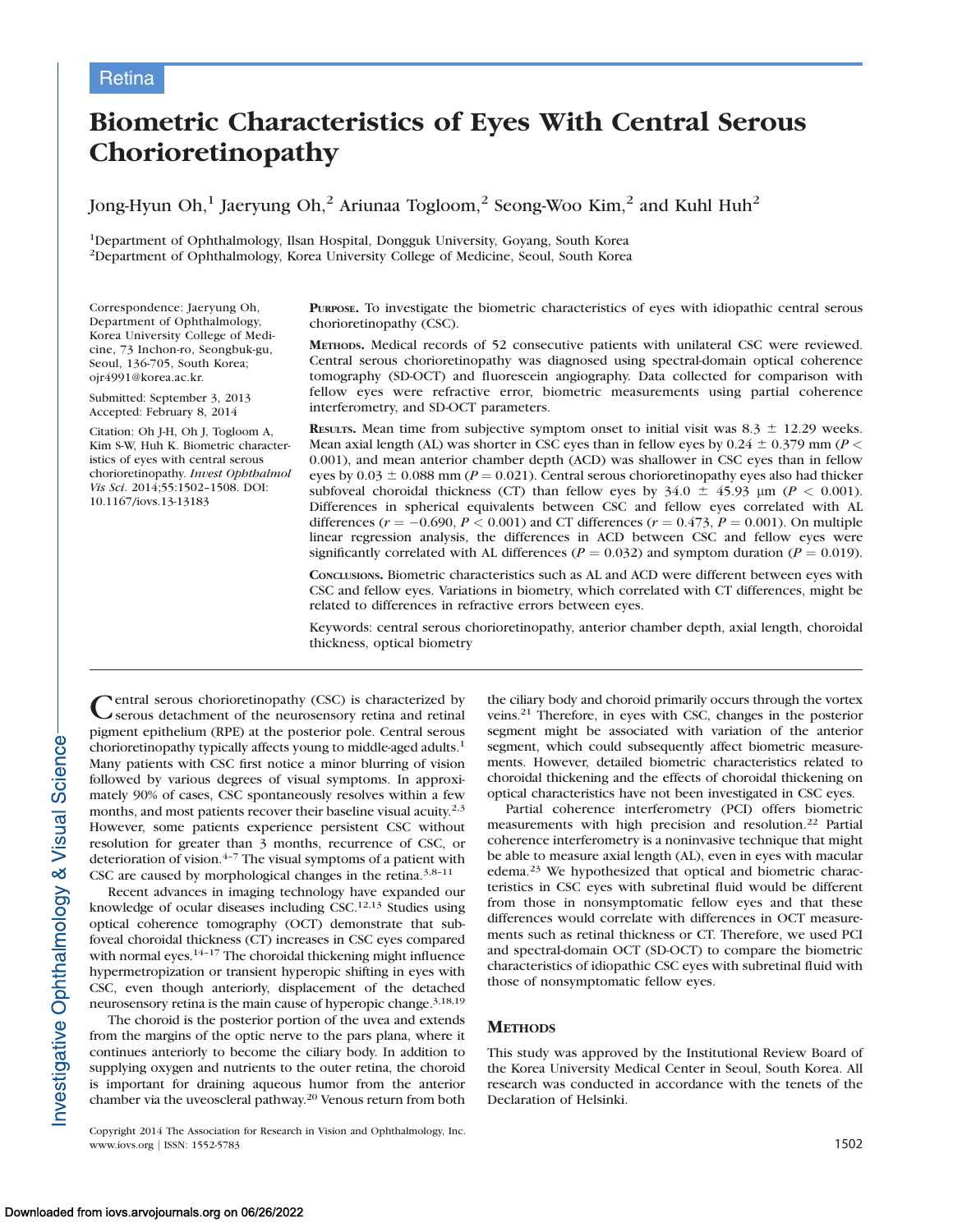# Patients and Data Collection

We retrospectively reviewed the medical records of patients with idiopathic CSC who were examined at the Korea University Medical Center between March 2010 and October 2013. Idiopathic CSC was diagnosed as the presence of serous detachment of the neurosensory retina involving the macula, confirmed by SD-OCT and leakage at the level of the RPE on fluorescein angiography (FA). We included patients with unilateral involvement at the time of examination, who underwent both biometry with PCI and choroidal imaging with SD-OCT. Exclusion criteria were (1) no evidence of serous retinal detachment on SD-OCT; (2) steroid-induced CSC; (3) other retinal disease such as age-related macular degeneration, polypoidal choroidal vasculopathy, idiopathic choroidal neovascularization, diabetic retinopathy, retinal vascular occlusion, intraocular inflammation, or posterior segmental tumor; or (4) a history of intraocular treatments such as intravitreal injection of antivascular endothelial growth factor within the previous 3 months, or photodynamic therapy, filtering surgery, or pars plana vitrectomy.

In addition to FA and SD-OCT, patients underwent bestcorrected visual acuity (BCVA) measurements using a Snellen chart, automated refraction, biometry with PCI, applanation tonometry, biomicroscopy examination, indirect ophthalmoscopy, and fundus photography. Additional data recorded for each patient included sex, age, laterality, and duration of subjective symptoms (such as relative central scotoma, metamorphopsia, micropsia, dyschromatopsia, and blurring of vision) prior to the initial visit. We compared measurements of BCVA, refractive error, intraocular pressure, keratometric (K) value, AL, anterior chamber depth (ACD), central subfield retinal thickness (CRT), and subfoveal CT in CSC eyes with those in fellow eyes. Additional comparisons were made after patients were classified into two groups according to symptom duration. One group experienced onset of subjective symptoms within 3 months of the initial visit, and the other group experienced symptoms sooner than 3 months before the initial visit. Patients with recurrent CSC were included in the former group, when their most recent symptoms developed within 3 months of the initial visit.

# FA and SD-OCT

FA was performed with a fundus camera (model FF 450 Plus; Carl Zeiss Meditec AG, Jena, Germany). Using FA images, we classified leakage patterns as expansile dot, smokestack, or diffuse pattern.<sup>24</sup> The SD-OCT unit (three-dimensional [3D] OCT-1000 Mark II model; version 3.20 software; Topcon Corp., Tokyo, Japan) we used had a wavelength of 840 nm, a horizontal resolution of  $\leq$ 20  $\mu$ m, and an axial resolution of up to 5 µm. Its imaging speed was 27,000 axial scans per second. Patients underwent SD-OCT evaluation using 3D scanning protocols with 128 B-scans (512 A-scans per B-scan) of a 6-mm  $\times$  6-mm area and line scanning protocols with an average of 50 B-scans (1024 A-scans per B-scan) with a 6-mm length. Central subfield retinal thickness was assessed at the macular center (1 mm diameter) using topographic mapping. Choroidal mode with horizontal 6-mm line scans was used to obtain choroidal images. Subfoveal CT was measured perpendicularly from the outer surface of the hyper-reflective line corresponding to the RPE to the inner surface of the sclera at the foveal center.

# Refractive Error and Optical Biometric Data

Refractive error was measured with an automated refractor (RK-F1 model; Canon, Inc., Tochigi, Japan). The spherical equivalent was defined as the sum of the sphere and one-half of the cylinder power and was used to calculate the refractive error in diopters (D). Refractive astigmatism was obtained from cylinder power. Keratometric, AL, and ACD values were measured using PCI (IOLMaster, version 5.0; Carl Zeiss Meditec). Horizontal K value was defined as the K value of the axis from  $0^{\circ}$  to  $45^{\circ}$  and  $136^{\circ}$  to  $180^{\circ}$ , and vertical K value was defined as K value of the axis from  $46^{\circ}$  to 135 $^{\circ}$ . Corneal astigmatism was calculated as the difference between flat and steep K values, and the axis of the flat K was recorded. The axis differences between refractive astigmatism and corneal astigmatism were (1) if  $\vert$  refractive astigmatic axis – corneal astigmatic axis  $| \leq 90$ , axis difference = | refractive astigmatic axis – corneal astigmatic axis  $\vert$ ; and 2) if  $\vert$  refractive astigmatic axis – corneal astigmatic axis  $|>90$ , axis difference  $=180-|$ refractive astigmatic axis – corneal astigmatic axis |. Anterior chamber depth was not analyzed in eyes with a history of cataract surgery or peripheral iridotomy or in cases with measurements taken after pharmacologic mydriasis.

## Statistical Analysis

All data were analyzed using SPSS version 20.0 software (SPSS, Inc., Chicago, IL). Results are expressed as means  $\pm$  SD. The Kolmogorov-Smirnov test was used to verify distribution normality for continuous variables. To determine statistically significant differences between groups, we used t-tests or paired t-tests for normally distributed continuous variables. Wilcoxon signed-rank test or Mann-Whitney  $U$  test was used for non-normally distributed continuous variables, and Fisher's exact test was used for categorical variables. Linear correlations were analyzed with Pearson's correlation coefficient (r) for normally distributed continuous variables. Multiple linear regression analysis was used to evaluate correlations among differences between ACD and related variables. P values less than 0.05 were considered statistically significant.

## **RESULTS**

# Patient Characteristics

The study included 52 patients with a mean age of  $46.5 \pm 7.51$ years with 38 (73.1%) men and 14 (26.9%) women. Of the affected eyes, 29 (55.8%) were on the right side and 23 (44.2%) were on the left side. The mean time from onset of subjective symptoms to the initial visit was  $8.3 \pm 12.29$  weeks. The most common angiographic leakage pattern among the 52 eyes with CSC was the expansile dot pattern in 37 eyes (71.2%), with 13 eyes (25.0%) with diffuse pattern and two eyes (3.8%) with smokestack pattern. Pigment epithelial detachments (PEDs) were observed in 19 cases (36.5%). Age was not significantly correlated with differences in ACD ( $P = 0.833$ ), AL ( $P = 0.899$ ), or spherical equivalent between the two eyes ( $P = 0.237$ ).

# Biometric Measurements of CSC Eyes Versus Fellow Eyes

Axial length was shorter in CSC eyes than in fellow eyes by  $0.24 \pm 0.379$  mm ( $P < 0.001$ ) (Table 1). In addition, ACD was shallower in CSC eyes than in fellow eyes by  $0.03 \pm 0.088$  mm  $(P = 0.021)$ . CSC eyes also had thicker CRTs and CTs than fellow eyes ( $P < 0.001$  and  $P < 0.001$ , respectively).

The difference in ACD between eyes correlated with AL differences  $(r = 0.297, P = 0.047)$  (Fig. 1) but not with CRT differences ( $P = 0.158$ ), CT differences ( $P = 0.271$ ), or patient ages ( $P = 0.833$ ). The mean differences between ACD in CSC eyes and those in fellow eyes were not significantly different between groups of patients categorized as younger or older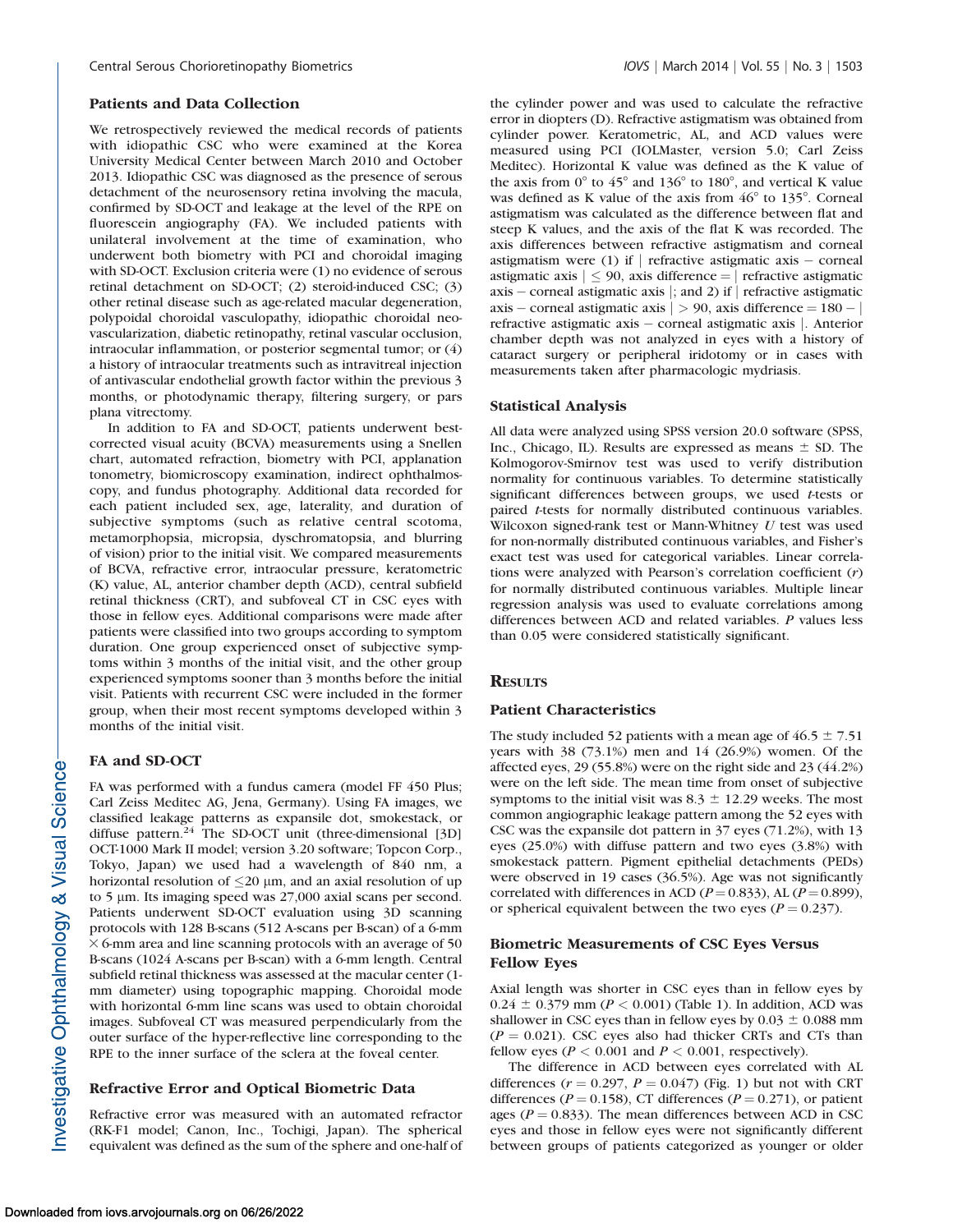## Central Serous Chorioretinopathy Biometrics **IOVS** j March 2014 | Vol. 55 | No. 3 | 1504

|  | TABLE 1. Measurements of Eyes With Central Serous Chorioretinopathy and Fellow Eyes |  |  |  |  |  |
|--|-------------------------------------------------------------------------------------|--|--|--|--|--|
|--|-------------------------------------------------------------------------------------|--|--|--|--|--|

| <b>Measurement</b>                                         | <b>No. of Patients</b> | <b>CSC Eves</b>                  | <b>Fellow Eves</b>               | $P$ Value $\ddagger$ |
|------------------------------------------------------------|------------------------|----------------------------------|----------------------------------|----------------------|
| BCVA, logMAR                                               | 52                     | $0.16 \pm 0.168$                 | $0.01 \pm 0.029$                 | < 0.001              |
| Snellen equivalent <sup>*</sup>                            |                        | 20/29                            | 20/20                            |                      |
| IOP, mm Hg                                                 | 51                     | $15.6 \pm 2.94$                  | $15.5 \pm 3.07$                  | 0.728                |
| Spherical equivalent <sup>†</sup> , D                      | 47                     | $-1.40 \pm 2.560$                | $-1.30 \pm 2.767$                | 0.443                |
| Refractive astigmatism, D                                  | 47                     | $-0.62 \pm 0.655$                | $-0.79 \pm 1.136$                | 0.163                |
| Mean K value, D                                            | 52                     | $44.10 \pm 1.270$                | $44.01 \pm 1.235$                | 0.069                |
| Horizontal K value, D                                      | 52                     | $43.76 \pm 1.293$                | $43.65 \pm 1.226$                | 0.088                |
| Vertical K value, D                                        | 52                     | $44.44 \pm 1.477$                | $44.38 \pm 1.429$                | 0.342                |
| Corneal astigmatism, D.                                    | 52                     | $-0.88 \pm 0.797$                | $-1.01 \pm 0.775$                | 0.126                |
| Axis difference between refractive and corneal astigmatism | 32                     | $32.2^{\circ} \pm 27.98^{\circ}$ | $31.3^{\circ} \pm 30.53^{\circ}$ | 0.797                |
| AL, mm                                                     | 52                     | $23.76 \pm 1.343$                | $24.00 \pm 1.349$                | < 0.001              |
| ACD, mm                                                    | 45                     | $3.47 \pm 0.365$                 | $3.50 \pm 0.348$                 | 0.021                |
| CRT, $\mu$ m                                               | 52                     | $413.1 \pm 129.14$               | $231.2 \pm 26.43$                | < 0.001              |
| Subfoveal CT, μm                                           | 52                     | $298.4 \pm 58.67$                | $264.4 \pm 52.10$                | < 0.001              |

Table values are means  $\pm$  SD. LogMAR, logarithm of the minimum angle of resolution.

\* Snellen equivalent was calculated from the mean of logMAR BCVA.

 $\dagger$  Spherical equivalent = sphere  $+$  cylinder/2.

 $\ddagger$  P values were calculated using paired t-tests.



FIGURE 1. Scatterplots of differences in ACD, AL, CRT, subfoveal CT, and spherical equivalent between eyes with central serous chorioretinopathy and fellow eyes. Correlation coefficients  $(r)$  and  $P$  values are shown.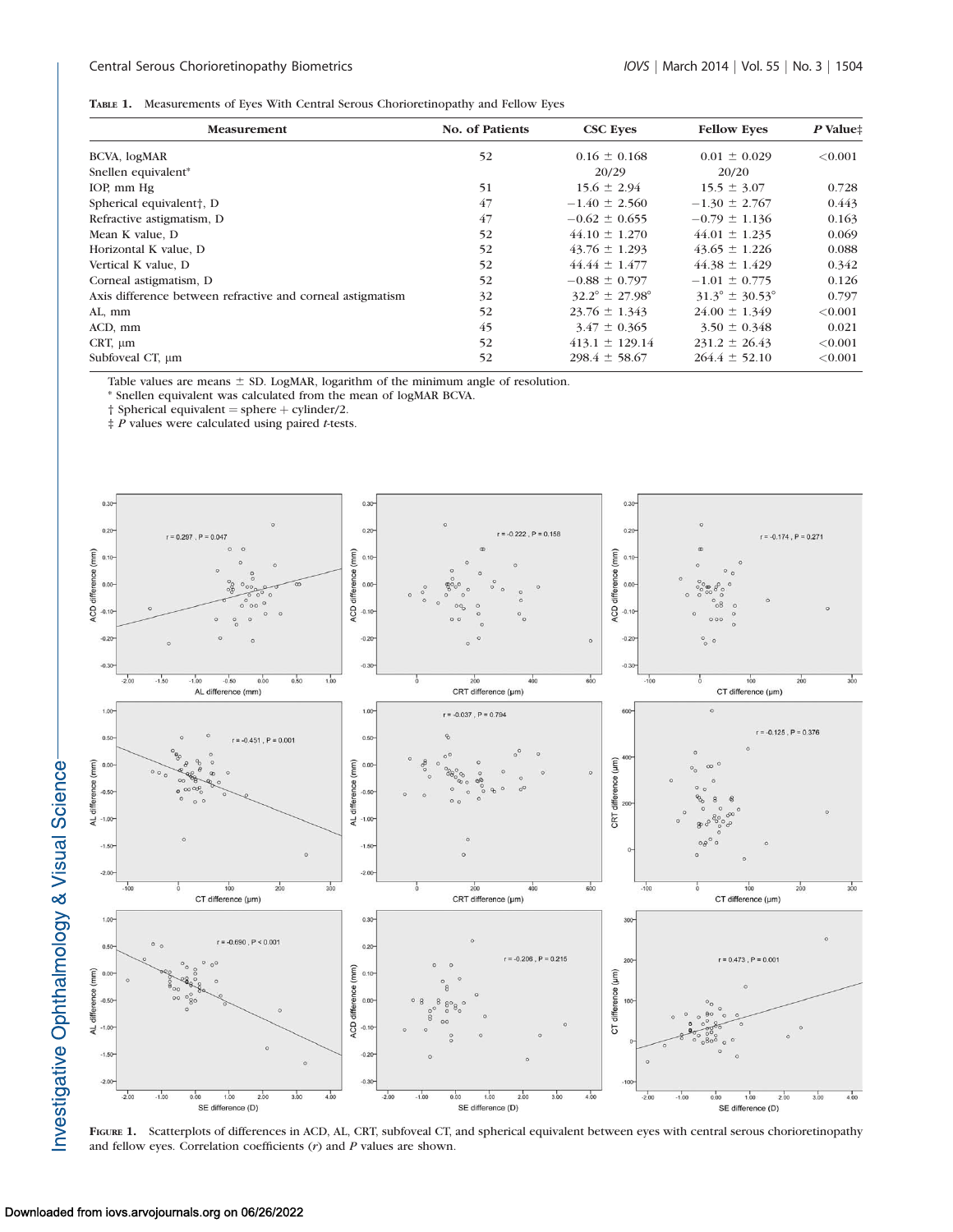than 45 years of age ( $P = 0.809$ ). Axial length differences correlated with CT differences ( $P = 0.001$ ) but not with CRT differences ( $P = 0.794$ ). Variations in AL were not significantly different between groups of patients with and those without PED  $(P = 0.126)$ .

#### Biometric Measurements and Refractive Error

Best-corrected visual acuity was worse in CSC eyes than in fellow eyes ( $P < 0.001$ ). The mean spherical equivalent of CSC eyes was  $-1.40 \pm 2.560$  D. Mean refractive astigmatism was  $-0.62 \pm 0.655$  D. Table 1 summarizes comparisons between refractive errors in CSC eyes and those in fellow eyes. Corneal astigmatism correlated with refractive astigmatism in CSC eyes  $(r = 0.549, P < 0.001)$  and fellow eyes  $(r = 0.667, P < 0.001)$ (Fig. 2). Axis differences between refractive astigmatism and corneal astigmatism were not different between CSC and fellow eyes ( $P = 0.797$ ). Differences between spherical equivalents in CSC eyes and those in fellow eyes correlated with AL differences  $(r = -0.690, P < 0.001)$  and CT differences  $(r = 0.473, P = 0.001)$  but not with ACD ( $P = 0.215$ ) or CRT difference ( $P = 0.348$ ) (Fig. 2). Differences in mean K values between eyes did not correlate with differences in spherical equivalents ( $P = 0.363$ ), AL ( $P = 0.347$ ), ACD ( $P = 0.474$ ), CRT  $(P = 0.303)$ , or CT  $(P = 0.819)$ .

## Biometry and Symptom Duration

Of all study patients, 44 (84.6%) experienced symptoms for 3 or less months. The mean age of this patient subset was 45.9  $\pm$ 7.34 years, and the mean time from onset of subjective symptoms to initial visit was  $4.1 \pm 3.63$  weeks. Pigment epithelial detachments were observed in 16 CSC eyes (36.4%). Spherical equivalent refractive errors and mean K values were not different between CSC eyes and fellow eyes; however, AL was shorter in CSC eyes ( $P < 0.001$ ) (Table 2). Anterior chamber depth was shallower in CSC eyes than in fellow eyes  $(P = 0.001)$ , and the differences between ACD in CSC and those in fellow eyes correlated with AL differences  $(r = 0.372)$ ,  $P = 0.026$ ; also see [Supplementary Fig. S1\)](http://www.iovs.org/content/55/3/1502/suppl/DC1).

Eight patients (15.4%) experienced symptom duration of more than 3 months. The mean age of this patient subset was  $49.8 \pm 8.08$  years, and the mean time from symptom onset to initial visit was  $31.0 \pm 17.91$  weeks. PEDs were observed in three eyes (37.5%). Axial length was shorter in CSC eyes than in fellow eyes ( $P = 0.012$ ) (Table 2); however, the differences in ACD were not significant ( $P = 0.159$ ).

#### Multiple Linear Regression Analysis

Multiple linear regression analysis of age, sex, symptom duration, and differences in AL, CRT, and CT between CSC eyes and fellow eyes showed that differences in ACD (mm) positively correlated with AL differences (mm;  $R^2 = 0.113$ ,  $P =$ 0.032) and symptom duration (weeks;  $R^2 = 0.133$ ,  $P = 0.019$ ). Parameter estimates of all other tested variables showed no statistical significance. A stepwise method was used, and multiple  $R^2$  values for the model were 0.210.

## **DISCUSSION**

We compared biometric characteristics of CSC eyes with those of fellow eyes. Refractive error and corneal power were not different between eyes; however, mean AL was shorter in CSC eyes than in fellow eyes. Differences in AL between eyes were significantly correlated with differences in subfoveal CT. This finding suggests that changes in AL in CSC eyes are closely



FIGURE 2. Scatterplots of corneal astigmatism and refractive astigmatism in eyes with CSC and fellow eyes. Correlation coefficients  $(r)$  and P values are shown.

related to subfoveal CT. Whereas ultrasonographic biometry uses reflection from the internal limiting membrane to measure AL, PCI uses signals from the RPE, calculating AL after adjusting for the normal retinal thickness of healthy eyes.<sup>25</sup> Partial coherence interferometry might detect anteriorly shifted RPE layers because of increased subfoveal CT in CSC eyes.14–17 Kim et al.<sup>17</sup> and Jirarattanasopa et al.<sup>15</sup> reported greater subfoveal CT in eyes with unilateral CSC than in fellow eyes by approximately  $67 \mu m$  and  $126 \mu m$ , respectively. Thus, subfoveal choroidal thickening might push the RPE layer inward, and anterior shifting of the RPE might affect AL measurements in CSC eyes. Chakraborty et al.<sup>26</sup> demonstrated that diurnal variation in AL was negatively associated with CT. Increases in the distance between photoreceptors caused by subretinal fluid is suggested to be the mechanism causing micropsia in eyes with CSC.<sup>8-11</sup> Associated metamorphopsia might occur if photoreceptor separation is irregular.<sup>8</sup> Hypermetropization is also explained by anterior shifting of the retina, caused by subretinal fluid in CSC.<sup>3</sup> Transient hyperopic shifting is restored, it has been suggested, after resolution of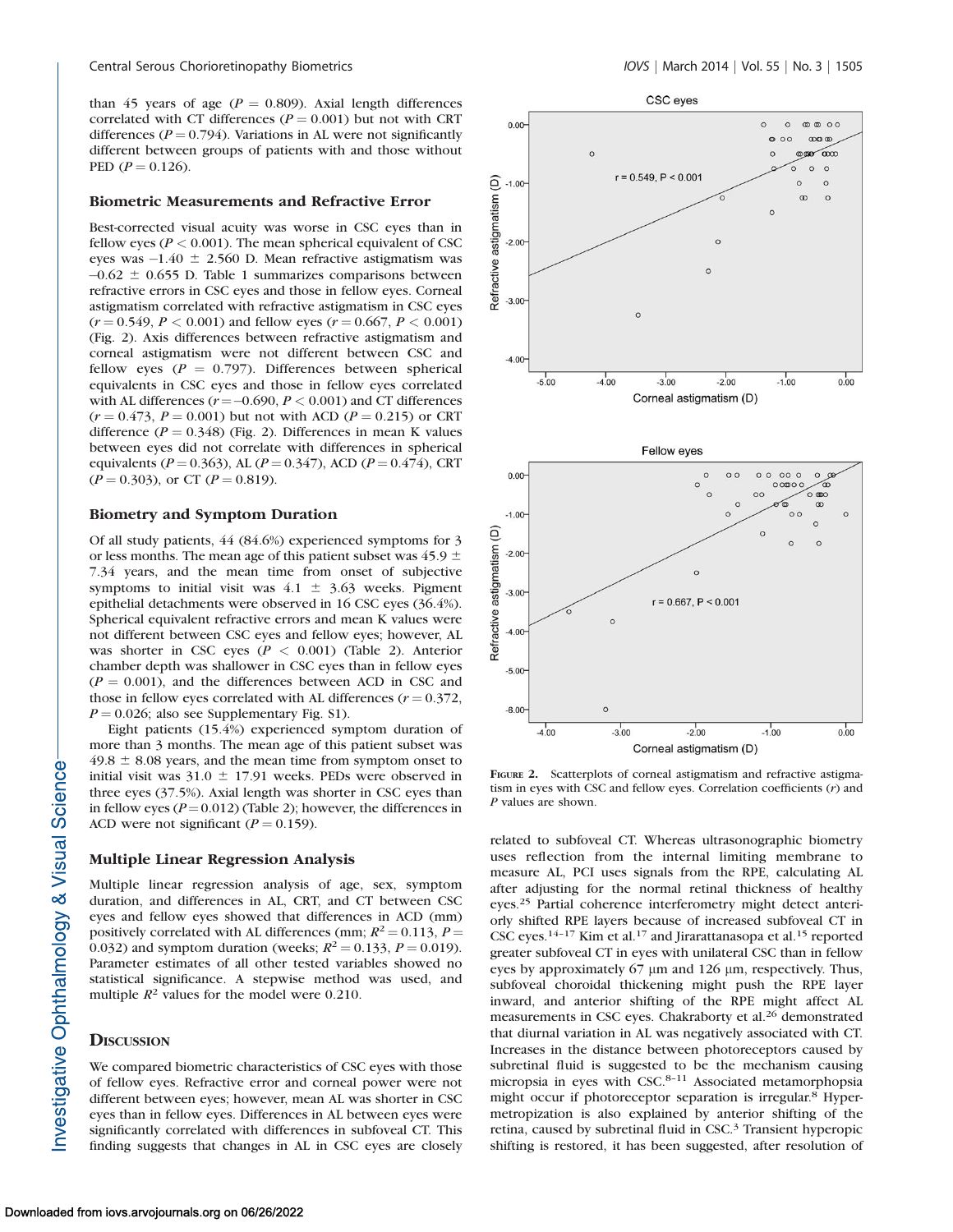TABLE 2. Measurements of Eyes With Central Serous Chorioretinopathy Versus Fellow Eyes Classified by Symptom Duration Greater Than or Less Than 3 Months

|                                        | Acute Symptoms $\leq$ Months |                                  |                                  |               | Long-Lasting Symptoms > 3 Months |                                  |                                  |          |
|----------------------------------------|------------------------------|----------------------------------|----------------------------------|---------------|----------------------------------|----------------------------------|----------------------------------|----------|
| <b>Measurement</b>                     |                              | <b>CSC Eyes</b>                  | <b>Fellow Eves</b>               | $P$ Value $n$ |                                  | <b>CSC Eyes</b>                  | <b>Fellow Eves</b>               | P Value# |
| BCVA, logMAR                           |                              | $0.14 \pm 0.162$                 | $0.01 \pm 0.022$                 | < 0.001       | 8                                | $0.24 \pm 0.188$                 | $0.02 \pm 0.055$                 | 0.035    |
| Snellen equivalent*                    |                              | 20/28                            | 20/20                            |               |                                  | 20/35                            | 20/21                            |          |
| IOP, mm Hg                             | 43                           | $15.6 \pm 3.19$                  | $15.5 \pm 3.30$                  | 0.829         | 8                                | $15.4 \pm 0.92$                  | $15.1 \pm 1.46$                  | 0.739    |
| Spherical equivalent <sup>†</sup> , D  | 40                           | $-1.68 \pm 2.630$                | $-1.64 \pm 2.825$                | 0.803         | 7                                | $0.16 \pm 1.395$                 | $0.64 \pm 1.294$                 | 0.027    |
| Refractive astigmatism, D              | 40                           | $-0.63 \pm 0.686$                | $-0.79 \pm 1.211$                | 0.241         |                                  | $-0.61 \pm 0.476$                | $-0.79 \pm 0.603$                | 0.059    |
| Mean K value, D                        | 44                           | $43.97 \pm 1.283$                | $43.90 \pm 1.285$                | 0.147         | 8                                | $44.89 \pm 0.885$                | $44.70 \pm 0.536$                | 0.327    |
| Horizontal K value, D                  | 44                           | $43.60 \pm 1.204$                | $43.53 \pm 1.235$                | 0.254         | 8                                | $44.69 \pm 1.487$                | $44.35 \pm 0.953$                | 0.123    |
| Vertical K value, D                    | 44                           | $44.33 \pm 1.536$                | $44.26 \pm 1.487$                | 0.381         | 8                                | $45.10 \pm 0.860$                | $45.04 \pm 0.787$                | 0.611    |
| Corneal astigmatism, D                 | 44                           | $-0.90 \pm 0.837$                | $-1.04 \pm 0.822$                | 0.095         | 8                                | $-0.83 \pm 0.561$                | $-0.80 \pm 0.416$                | 0.889    |
| Axis difference between refractive and |                              |                                  |                                  |               |                                  |                                  |                                  |          |
| corneal astigmatism                    | 26                           | $33.3^{\circ} \pm 29.75^{\circ}$ | $28.3^{\circ} \pm 28.95^{\circ}$ | 0.119         | 6                                | $27.5^{\circ} \pm 19.89^{\circ}$ | $44.3^{\circ} \pm 36.55^{\circ}$ | 0.225    |
| AL, mm                                 | 44                           | $23.9 \pm 1.37$                  | $24.1 \pm 1.39$                  | < 0.001       | 8                                | $23.0 \pm 0.83$                  | $23.3 \pm 0.81$                  | 0.012    |
| ACD, mm                                | 37                           | $3.49 \pm 0.383$                 | $3.54 \pm 0.361$                 | 0.001         | 8                                | $3.37 \pm 0.261$                 | $3.33 \pm 0.227$                 | 0.159    |
| CRT, $\mu$ m                           | 44                           | $418.5 \pm 129.78$               | $233.6 \pm 27.01$                | < 0.001       | 8                                | $383.5 \pm 129.83$               | $217.9 \pm 19.24$                | 0.025    |
| Subfoveal CT, um                       | 44                           | $308.1 \pm 55.39$                | $271.1 \pm 48.55$                | < 0.001       | 8                                | $245.1 \pm 48.89$                | $227.8 \pm 59.05$                | 0.176    |

Results are means  $\pm$  SD.

Snellen equivalent was calculated from the mean of BCVA logMAR.

 $\dagger$  Spherical equivalent = sphere  $+$  cylinder/2.

 $\frac{1}{k}$  P values were calculated using Wilcoxon signed-rank tests.

subretinal fluid.<sup>27-29</sup> However, we found that differences between spherical equivalent in CSC eyes and those in fellow eyes correlated well with AL differences or CT differences but not with CRT. This finding suggests that AL changes related to choroidal thickening might explain transient changes in refractive error.

We demonstrated that mean ACD was significantly shallower in CSC eyes than in fellow eyes, although the reasons for this difference are unclear. Choroidal hyperpermeability is considered influential in CSC pathogenesis.<sup>7</sup> Prünte and Flammer<sup>30</sup> suggested that capillary or venous congestion might result in choroidal hyperpermeability associated with CSC. Although venous return from both the ciliary body and the choroid occurs via the vortex veins,<sup>21</sup> choroidal venous congestion in CSC eyes might be associated with ciliary body congestion and edema. Consequently, ciliary body edema would cause a forward shift of the lens or an increase in lens thickness and a shallow anterior chamber.<sup>31,32</sup> We found that the differences between ACD in CSC eyes and those in fellow eyes correlated with AL differences. Capillary or venous congestion of the choroid might induce increased subfoveal CT and ciliary body edema, resulting in a short AL and shallow ACD in CSC eyes. Future studies using ultrasonographic biomicroscopy will be helpful in evaluating ciliary body thickness and understanding CSC pathogenesis.33,34 Anterior chamber depth thinning might also be attributed to a forward shift of the lens that results from an anterior shift in the vitreous body after serous detachment of the neurosensory retina or RPE at the posterior pole.<sup>35,36</sup> However, the degree of ACD differences between eyes did not correlate with CRT differences in our analysis. Also, previous studies found that ACD was not affected by intravitreal injection of ranibizumab, 0.05 mL, and a decrease in ACD 5 minutes after intravitreal injection of triamcinolone acetonide, 0.1 mL, normalized within 45 minutes.37,38 Anterior chamber depth evaluation in other retinal diseases with serous retinal detachment and without ocular inflammation, such as agerelated macular degeneration and polypoidal choroidal vasculopathy, would be helpful for understanding the origin of shallow ACD in CSC eyes. Another possibility for the cause of shallow ACD in CSC eyes is that ACD thinning might result from accommodation in eyes with CSC. Although we did not

find a significant difference in refractive error between eyes, using an automated refractor, hyperopic shift is a common finding that corresponds to serous foveal detachment in CSC eyes.<sup>39</sup> Hyperopic shifts might result in accommodation during PCI measurement. Accommodation with increased lens thickness and forward shifting of the anterior lens surface could result in a shallower anterior chamber in CSC eyes.  $40-44$ Notably, however, the mean ACD differences between eyes of younger patients (<45 years old) were not significantly different from those observed in older patients  $($ >45 years), who had a diminished ability to accommodate.

On multiple linear regression analysis, the differences in ACD between both eyes positively correlated with symptom duration. We currently do not have a clear explanation for these results. In connection with the hypotheses mentioned above, increased collateral drainage of the ciliary body into the intrascleral venous plexus and the episcleral veins or remodeling of the anteriorly shifted vitreous body might develop in patients with a longer symptom duration. In addition, reduced accommodation due to impaired vision and a shallower serous retinal detachment in eyes with longer symptom duration might contribute to the positive correlation between differences in ACD and symptom duration; however, our study was limited by a small sample size, and further investigation in a larger patient population is needed.

In addition to our retrospective study design and small number of patients, this study was cross-sectional; therefore, longitudinal changes in AL and ACD measurements with respect to disease course should be investigated in future studies. Comparing biometric measurements of nonsymptomatic fellow eyes with those of normal control eyes would also be interesting. Central serous chorioretinopathy involves both eyes in approximately  $40\%$  of cases.<sup>1</sup> In a previous study, Kim et al.<sup>17</sup> demonstrated that subfoveal CT was significantly increased in unaffected fellow eyes compared with that in normal control eyes. Although PCI uses signals from the RPE, PCI might detect signals from the detached retina rather than from the RPE.<sup>45</sup> However, Ueda et al.<sup>23</sup> reported that measurements of AL using PCI were 0.27 mm longer than measurements using ultrasonography in eyes with macular edema; this difference was positively correlated with macular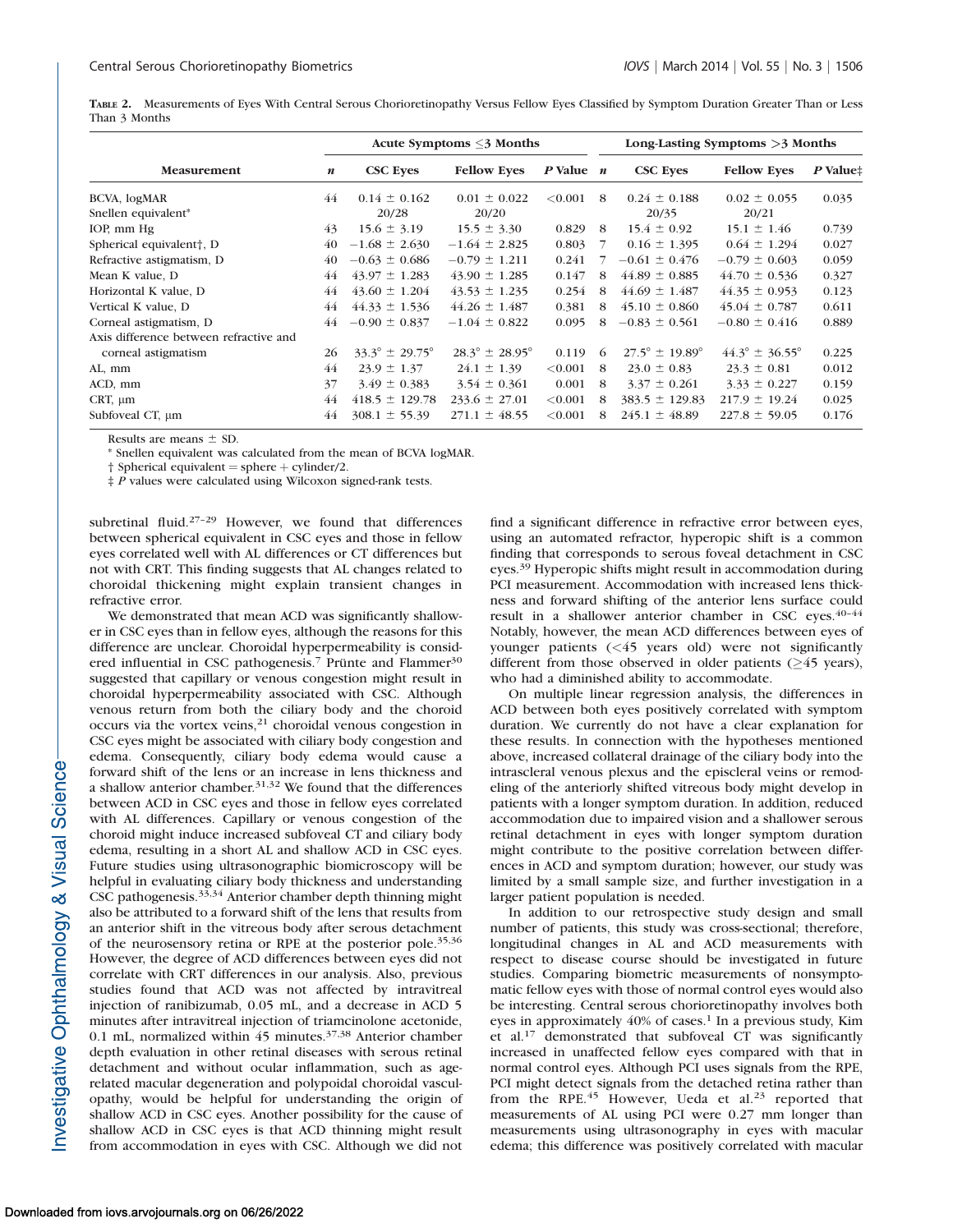thickness. Further prospective studies are needed to compare ALs measured using PCI and ultrasonographic biometry in CSC eyes, as well as longitudinal studies of AL in eyes with resolved CSC. We did not find that difference in AL between eyes correlated with CRT differences. Additionally, PEDs were apparent in 36.5% of CSC eyes in our study. In some cases, particularly those with PED in the foveal center, PCI might detect the signal from the anterior surface of the PED. Another possible explanation is misalignment of the measurement axis due to poor fixation in CSC eyes. Impaired vision might make it difficult for patients with CSC to obtain good fixation, causing the PCI to measure an off-foveal AL. $23,46$  Incorrect alignment would results in an underestimation of eye length.<sup>47</sup> Lastly, CSC might occur more frequently in eyes with a shorter AL. However, since our study was cross-sectional, we cannot draw definitive conclusions from our data.

In conclusion, biometric characteristics such as AL and ACD were different between eyes with CSC and fellow eyes. Variations in biometry, which correlated with CT differences, might be related to differences in refractive error between eyes. This study is the first to demonstrate a difference between ACD in CSC eyes and that in fellow eyes, particularly in early stage disease. These findings could be helpful in understanding idiopathic CSC.

### Acknowledgments

Presented in part at the Annual Meeting of the Association for Research in Vision and Ophthalmology, Seattle, Washington, Washington, May 2013.

Supported by Korean Health Technology R&D Project Grant A102024 from the Ministry for Health, Welfare and Family Affairs, Republic of Korea.

Disclosure: J.-H. Oh, None; J. Oh, None; A. Togloom, None; S.- W. Kim, None; K. Huh, None

### **References**

- 1. Spaide RF, Campeas L, Haas A, et al. Central serous chorioretinopathy in younger and older adults. Ophthalmology. 1996;103:2070–2080.
- 2. Ross A, Ross AH, Mohamed Q. Review and update of central serous chorioretinopathy. Curr Opin Ophthalmol. 2011;22: 166–173.
- 3. Liu DT, Fok AC, Chan W, Lai TY, Lam DS. Central serous chorioretinopathy. In: Ryan SJ, ed. Retina. 5th ed. Philadelphia: Elsevier/Saunders; 2013:1291–1305.
- 4. Bujarborua D. Long-term follow-up of idiopathic central serous chorioretinopathy without laser. Acta Ophthalmol Scand. 2001;79:417–421.
- 5. Gilbert CM, Owens SL, Smith PD, Fine SL. Long-term follow-up of central serous chorioretinopathy. Br J Ophthalmol. 1984; 68:815–820.
- 6. Ficker L, Vafidis G, While A, Leaver P. Long-term follow-up of a prospective trial of argon laser photocoagulation in the treatment of central serous retinopathy. Br J Ophthalmol. 1988;72:829–834.
- 7. Gass JD. Pathogenesis of disciform detachment of the neuroepithelium. Am J Ophthalmol. 1967;63(suppl):1–139.
- 8. Rizzo M, Barton JJS. Central disorders of visual function. In: Miller NR, Walsh FB, Hoyt WF, eds. Walsh and Hoyt's Clinical Neuro-Ophthalmology. 6th ed. Philadelphia: Lippincott Williams & Wilkins; 2005:575–648.
- 9. Pomeranz HD. Positive visual phenomena. In: Levin LA, Arnold AC, eds. Neuro-Ophthalmology: The Practical Guide. New York: Thieme; 2005:68–73.
- 10. Frisen L, Frisen M. Micropsia and visual acuity in macular edema. A study of the neuro-retinal basis of visual acuity. Albrecht Von Graefes Arch Klin Exp Ophthalmol. 1979;210: 69–77.
- 11. Sjostrand J, Anderson C. Micropsia and metamorphopsia in the re-attached macula following retinal detachment. Acta Ophthalmol (Copenh). 1986;64:425-432.
- 12. Gabriele ML, Wollstein G, Ishikawa H, et al. Optical coherence tomography: history, current status, and laboratory work. Invest Ophthalmol Vis Sci. 2011;52:2425–2436.
- 13. Drexler W, Fujimoto JG. State-of-the-art retinal optical coherence tomography. Prog Retin Eye Res. 2008;27:45–88.
- 14. Imamura Y, Fujiwara T, Margolis R, Spaide RF. Enhanced depth imaging optical coherence tomography of the choroid in central serous chorioretinopathy. Retina. 2009;29:1469–1473.
- 15. Jirarattanasopa P, Ooto S, Tsujikawa A, et al. Assessment of macular choroidal thickness by optical coherence tomography and angiographic changes in central serous chorioretinopathy. Ophthalmology. 2012;119:1666–1678.
- 16. Kim SW, Oh J, Kwon SS, Yoo J, Huh K. Comparison of choroidal thickness among patients with healthy eyes, early age-related maculopathy, neovascular age-related macular degeneration, central serous chorioretinopathy, and polypoidal choroidal vasculopathy. Retina. 2011;31:1904–1911.
- 17. Kim YT, Kang SW, Bai KH. Choroidal thickness in both eyes of patients with unilaterally active central serous chorioretinopathy. Eye (Lond). 2011;25:1635–1640.
- 18. Wei WB, Xu L, Jonas JB, et al. Subfoveal choroidal thickness: the Beijing Eye Study. Ophthalmology. 2013;120:175–180.
- 19. Ho M, Liu DT, Chan VC, Lam DS. Choroidal thickness measurement in myopic eyes by enhanced depth optical coherence tomography. Ophthalmology. 2013;120:1909– 1914.
- 20. Nickla DL, Wallman J. The multifunctional choroid. Prog Retin Eye Res. 2010;29:144–168.
- 21. Remington LA. Clinical Anatomy and Physiology of the Visual System. 3rd ed. St. Louis, MO: Elsevier/Butterworth Heinemann; 2012:47–59.
- 22. Drexler W, Findl O, Menapace R, et al. Partial coherence interferometry: a novel approach to biometry in cataract surgery. Am J Ophthalmol. 1998;126:524-534.
- 23. Ueda T, Nawa Y, Hara Y. Relationship between the retinal thickness of the macula and the difference in axial length. Graefes Arch Clin Exp Ophthalmol. 2006;244:498–501.
- 24. Spitznas M, Huke J. Number, shape, and topography of leakage points in acute type I central serous retinopathy. Graefes Arch Clin Exp Ophthalmol. 1987;225:437–440.
- 25. Haigis W, Lege B, Miller N, Schneider B. Comparison of immersion ultrasound biometry and partial coherence interferometry for intraocular lens calculation according to Haigis. Graefes Arch Clin Exp Ophthalmol. 2000;238:765–773.
- 26. Chakraborty R, Read SA, Collins MJ. Diurnal variations in axial length, choroidal thickness, intraocular pressure, and ocular biometrics. Invest Ophthalmol Vis Sci. 2011;52:5121–5129.
- 27. Wang S, Wen F, Dai Z. The state of diopter and visual acuity in central serous chorioretinopathy [In Chinese]. Yan Ke Xue Bao. 2002;18:214–216.
- 28. Yzer S, Fung AT, Barbazetto I, Yannuzzi LA, Freund KB. Central serous chorioretinopathy in myopic patients. Arch Ophthalmol. 2012;130:1339–1340.
- 29. Yannuzzi LA. Central serous chorioretinopathy. In: Yannuzzi LA, ed. Laser Photocoagulation of the Macula. Philadelphia: JB Lippincott Co.; 1989:4.
- 30. Prünte C, Flammer J. Choroidal capillary and venous congestion in central serous chorioretinopathy. Am J Ophthalmol. 1996;121:26–34.